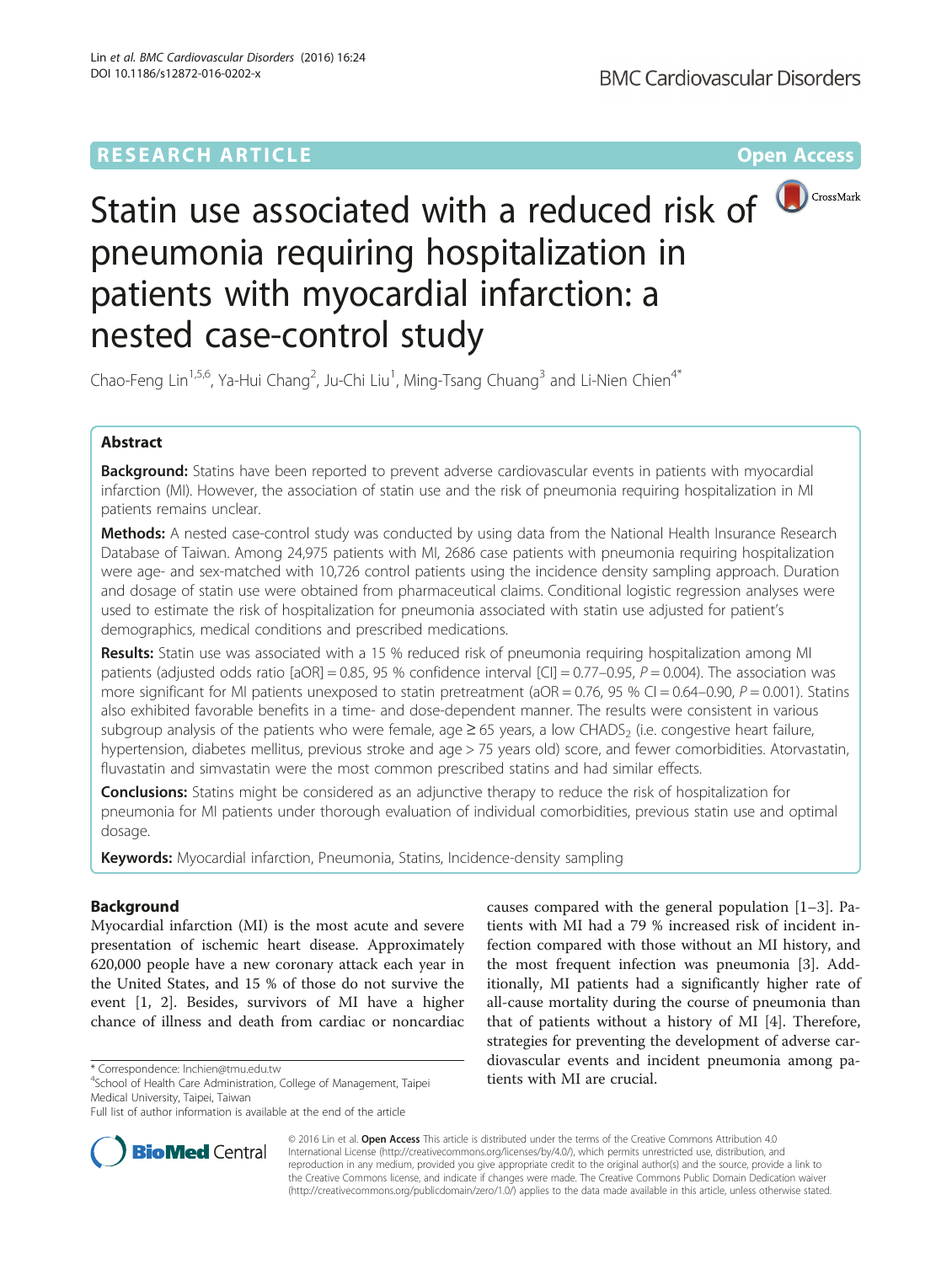Statins are competitive inhibitors of 3-hydroxy-3 methylglutaryl-coenzyme A (HMG-CoA) reductase, a rate-limiting enzyme of the cholesterol biosynthesis pathway [[5\]](#page-8-0), and are commonly used in the primary and secondary prevention of atherosclerotic cardiovascular diseases [[6\]](#page-8-0). Previous researches have also demonstrated that statin pretreatment improves the clinical outcomes of MI [\[7](#page-8-0), [8\]](#page-8-0). Recently, epidemiological studies have shown that statins have pleiotropic effects, resulting in a reduced risk of incident pneumonia in the general population as well as patients with diabetes [\[9](#page-8-0)–[12\]](#page-8-0). However, whether statin use is associated with a reduced risk of pneumonia in MI patients who are at high cardiovascular risk and susceptible to pneumonia remains unclear.

The aim of this study was to investigate the association between statin use and pneumonia hospitalization among patients with a history of MI. We conducted a nested case–control study by using data from the National Health Insurance Research Database (NHIRD) of Taiwan. Subgroup analysis was performed to identify the aforementioned association among patients with different characteristics and those who were unexposed to statin pretreatment.

#### **Methods**

#### Ethics statement

This retrospective observational research was approved by the Joint Institutional Review Board of Taipei Medical University (TMU-JIRB No. 201404055). Data from the NHIRD was provided by the National Health Insurance Administration (NHIA) of Taiwan that covers 99 % of residents in Taiwan under the legislation of National Health Insurance (NHI). To protect the privacy of beneficiaries, individual identifiers have been encrypted before data are released to researchers. Consequently, informed consent of the participants was exempted under the full review process of the Joint Institutional Review Board of Taipei Medical University.

#### Study design and data source

This nested case-control study was conducted by using data from NHIRD which were collected between 2000 and 2011. The NHIRD files contained International Classification of Diseases, Ninth Revision, Clinical Modification (ICD-9-CM) disease diagnosis codes, treatment procedures, date of service, reimbursement amounts, demographic information on beneficiaries and beneficiary- and provider-encrypted identifiers. Claims for prescribed drugs were also provided and could be classified according to the Anatomical Therapeutic Chemical (ATC) classification system. To verify the accuracy of diagnoses and the rationale for treatments, the NHIA routinely samples a proportion of the NHI claims. Additionally, hospitals and clinics are penalized if they provide any unnecessary medical treatment to patients [\[13](#page-8-0)].

#### Study cohort

The study cohort consisted of patients who were first admitted for a primary diagnosis of MI (ICD-9-CM: 410) between the year of 2002 and 2010, and received prescriptions of statins during MI hospitalization. We excluded participants who were < 20 years old or > 80 years old, for whom the sex was unidentified, and had a history of MI or pneumonia (ICD-9-CM: 480–486) in the preceding 2 years. Figure [1](#page-2-0) presents the patient selection process.

#### Case ascertainment and control selection

The case patients were those who were readmitted for the primary diagnosis of incident pneumonia (ICD-9- CM: 480–486) requiring hospitalization after MI admission. In Taiwan, the diagnosis of pneumonia at least must comply with the positive findings of the patient's chest X-ray. The date of hospitalization for pneumonia was defined as the index date. The control patients were randomly selected by using incidence density sampling of all patients with MI who were alive and free of pneumonia at the time of being observed. Each case patient was matched to 4 control patients by sex, age  $\pm$  1 year, year of hospitalization for MI, and follow-up period. The control patients were assigned a pseudo index date of pneumonia admission, which corresponded to the index date of their matched cases.

#### Statin exposure

Statin use was determined based on prescription claims in the NHIRD. The duration of statin use was defined as the period between the latest date of prescription and the index date of pneumonia of case patients or the pseudo index date of control patients (hereafter, "index date"). For each patient, the drug prescriptions were traced back from the index date up to 1 year. Both case and control patients were categorized into "users" if they had any statin claim and "nonusers" if they had no statin claims 1 year before the index date. Subsequently, the users were further classified into "current users" for 0– 90 days, "recent users" for 91–180 days, or "former users" for >180 days. The dose-response effect was assessed based on the defined daily dose (DDD), which is the assumed maintenance dose per day for adults recommended by the World Health Organization [[14\]](#page-8-0), and was classified as  $< 0.5, 0.5-1.0,$  and  $> 1.0$  of the DDD within a 90-day period (DDD $_{90}$ ). Additionally, we performed analyses to compare the effects of different statins among the patients with statin prescription within a 90-day period before the index date. A specific statin was defined if it was the nearest and longest statin to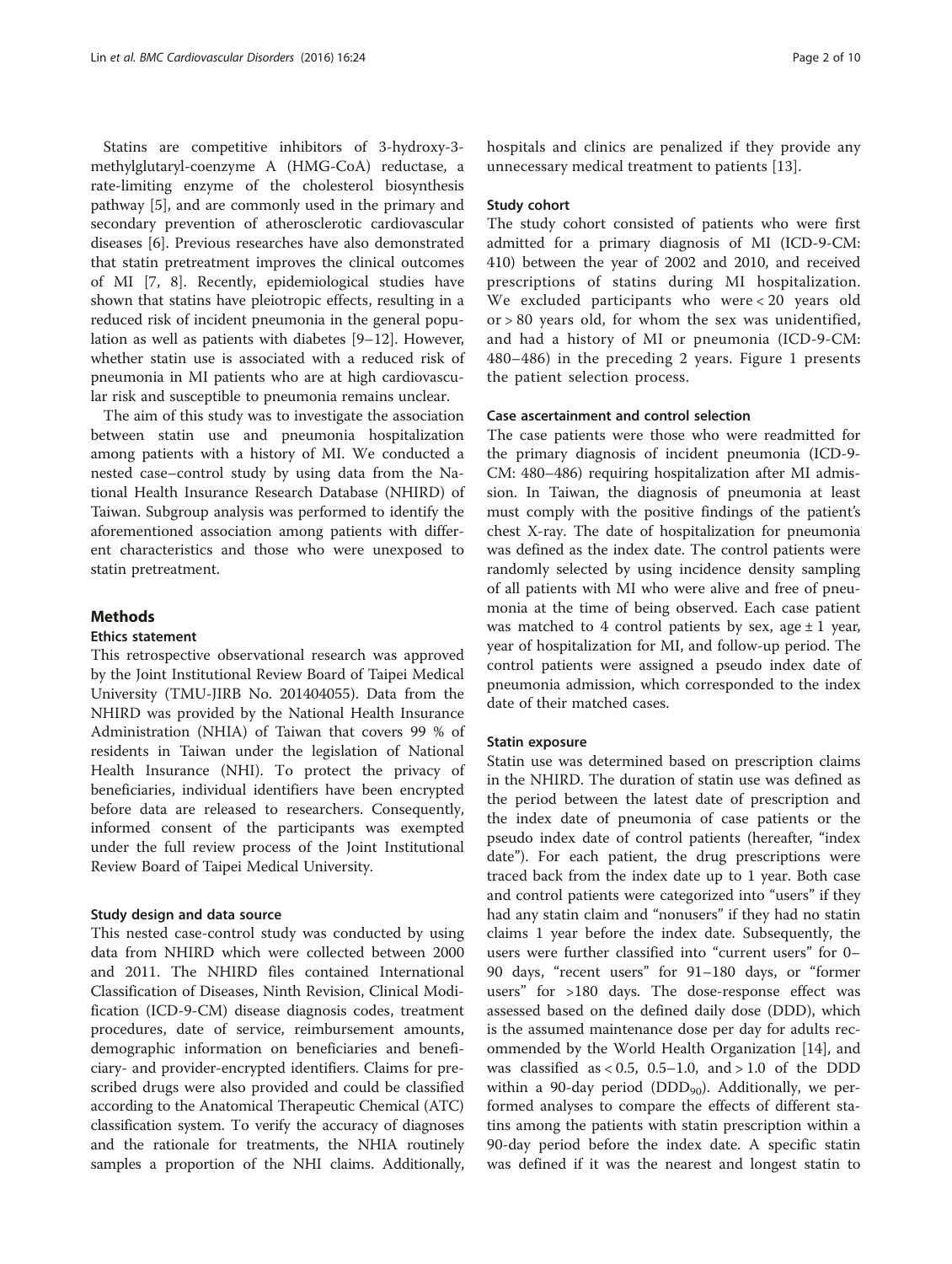<span id="page-2-0"></span>

the index date. The DDDs of the statins considered in our study are provided in Additional file [1](#page-7-0): Table S1.

#### Potential confounding variables

Previous or coexisting medical conditions were recorded if the patients had  $\geq 2$  diagnostic claims for diabetes mellitus (DM), hypertension (HTN), congestive heart failure (CHF), stroke, asthma, chronic obstructive pulmonary disease (COPD), chronic kidney disease (CKD), chronic liver disease (CLD), Parkinson disease or dementia. We also considered and controlled for the  $CHADS<sub>2</sub>$  score, which is the sum of the risk factors for CHF, HTN, DM and stroke as well as the age > 75 years at the diagnosis of MI. The CHADS<sub>2</sub> score was initially used to predict the risk of stroke in patients with nonvalvular atrial fibrillation [\[15](#page-8-0)], and has been proposed recently for predicting the prognosis of patients with acute coronary syndrome [\[16](#page-8-0), [17\]](#page-8-0). The history of influenza and pneumonia vaccination and prescribed medications before the index date were further adjusted. For each patient, the records of medical conditions and medications were traced from the index date up to 1 year. Detailed information on ICD-9-CM diagnosis codes and the ATC classification system codes are provided in Additional file [2](#page-7-0): Table S2 and Additional file [3:](#page-7-0) Table S3, respectively.

#### Statistical analyses

The primary analysis was to examine the association between statin use and the risk of pneumonia requiring hospitalization. To investigate the effect of statin pretreatment before an MI event, the secondary analysis was limited to MI patients unexposed to statin pretreatment. The stratified analysis of the patients with a specific characteristic was also performed. For all variables of interest, risk estimates were computed as both univariate and multivariate analyses, with additional adjustments for potential confounders. Conditional logistic regression was used to estimate unadjusted and adjusted odds ratios (ORs) and 95 % confidence intervals (CIs) for the association of statin exposure and the risk of hospitalization for pneumonia; and the incidence density sampling yields ORs that are interpretable as unbiased estimates of the incidence ORs [\[18, 19](#page-8-0)]. All analyses were performed using SAS/STAT 9.3 (SAS Institute Inc., Cary, NC, USA) and STATA 12 (Stata Corp LP, College Station, TX, USA);  $P < 0.05$  was considered significant.

#### Results

Of the 24,975 patients with a history of MI, we identified 2686 case patients who were hospitalized for pneumonia and 10,726 control patients who were not hospitalized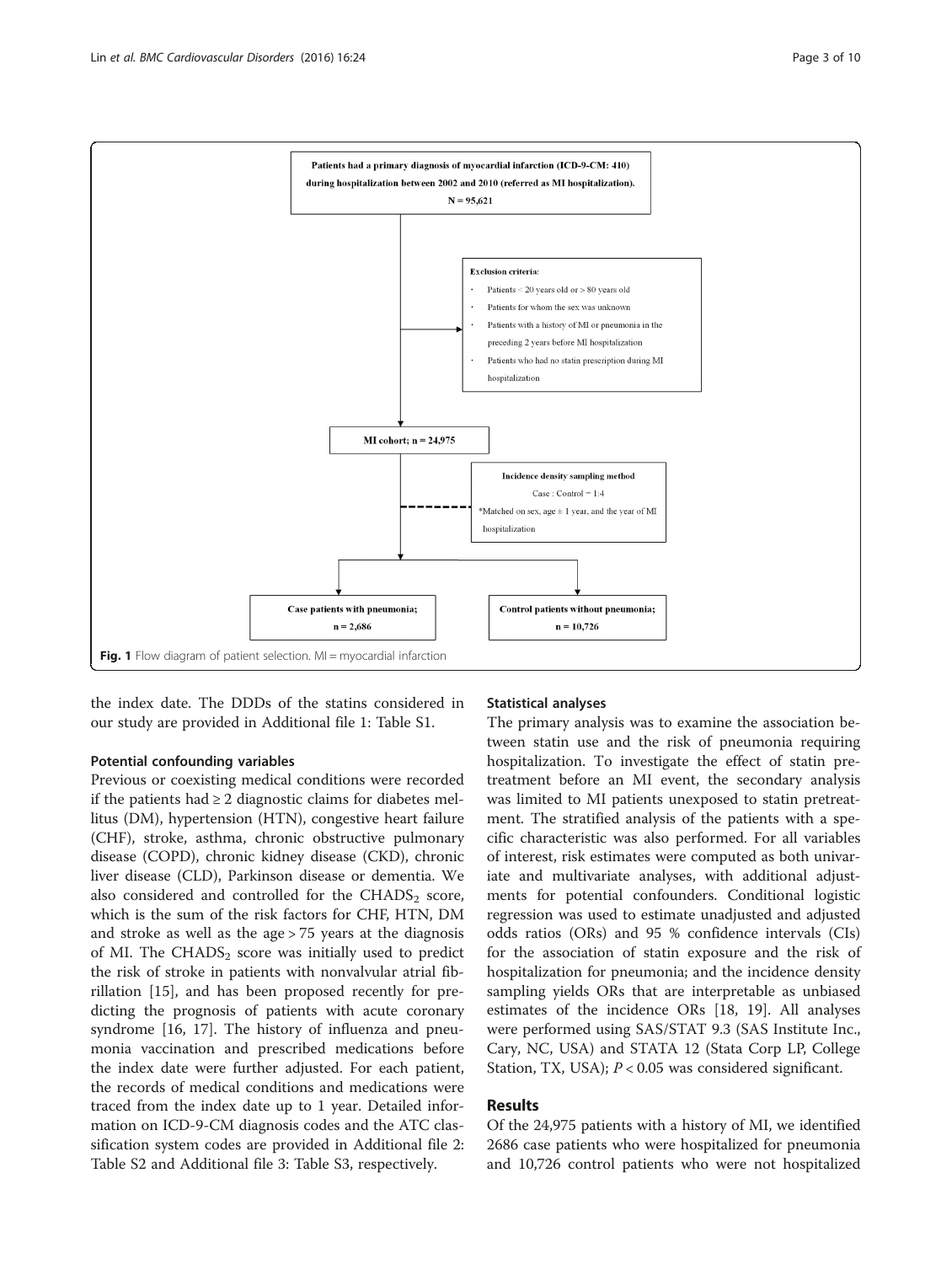for pneumonia (Fig. [1\)](#page-2-0). Compared with the control patients, the case patients had higher  $CHADS<sub>2</sub>$  scores (CHADS<sub>2</sub> scores  $\geq$  1: case 36.6 %; control 17.7 %), and higher rates of previous or coexisting DM, HTN, CHF, stroke, asthma, COPD, CKD, CLD and dementia. In addition, the case patients were more likely to use antineoplastic drugs, proton pump inhibitors (PPIs), steroids, angiotensin converting enzyme inhibitor and angiotensin receptor blockade (ACEI/ARBs), immunosuppressants, immunostimulants and nitrates compared with the control patients (Table 1).

The percentage of any use of statins among the case and control patients was 68.9 and 71.6 %, respectively. Statin use was associated with a 15 % reduced risk of incident pneumonia requiring hospitalization after we controlled for all risk factors (aOR 0.85, 95 % CI 0.77– 0.95,  $P = 0.004$ ) (Table [2](#page-4-0)). Additionally, the timing of statin use for the case patients significantly differed from that for the control patients (Table [2](#page-4-0)). The odds of current users for the case patients were lower than that for the control patients (aOR 0.75, 95 % CI 0.67–0.85, P < 0.001). We also observed that the  $DDD_{90}$  was associated with a dose-dependent manner that the benefits of statin to prevent the occurrence of pneumonia were determined when the DDD<sub>90</sub> was  $\geq$  0.5. However, the protective effect of a DDD<sub>90</sub> of 0.5–1.0 (aOR 0.75, 95 % CI 0.66–0.84,  $P < 0.001$ ) was closed to that of a DDD<sub>90</sub>  $\geq 1.0$  $(aOR 0.74, 95 % CI 0.63–0.87, P = 0.002)$  (Table [2](#page-4-0)).

**Table 1** Baseline characteristics of case patients with pneumonia and control patients

|                                 |                                     | Controls       |              |              |              |          |                 |         |
|---------------------------------|-------------------------------------|----------------|--------------|--------------|--------------|----------|-----------------|---------|
| Variables                       |                                     | $\overline{N}$ | (% )         | $\mathsf{N}$ | (% )         | Crude OR | (95 % CI)       | P       |
| Sample size                     |                                     | 10,726         | (100.0)      | 2,686        | (100.0)      |          |                 |         |
| Female                          |                                     | 3,280          | (30.6)       | 824          | (30.7)       |          |                 |         |
| Age (y)                         | Mean $(\pm$ SD)                     | 67.1           | $(\pm 10.0)$ | 67.1         | $(\pm 10.0)$ |          |                 |         |
| CHADS <sub>2</sub> score        |                                     |                |              |              |              |          |                 |         |
| $\Omega$                        |                                     | 8,830          | (82.3)       | 1,703        | (63.4)       | 1.00     | (Ref.)          |         |
| $1 - 2$                         |                                     | 1,695          | (15.8)       | 838          | (31.2)       | 3.33     | $(2.99 - 3.71)$ | < 0.001 |
| >2                              |                                     | 201            | (1.9)        | 145          | (5.4)        | 5.85     | $(5.03 - 6.79)$ | < 0.001 |
| Comorbidities, yes (Ref. = No)  |                                     |                |              |              |              |          |                 |         |
| Diabetes mellitus               |                                     | 800            | (7.5)        | 552          | (20.6)       | 3.33     | $(2.94 - 3.76)$ | < 0.001 |
| Hypertension                    |                                     | 418            | (3.9)        | 268          | (10)         | 2.77     | $(2.36 - 3.26)$ | < 0.001 |
| Congestive heart failure        |                                     | 800            | (7.5)        | 570          | (21.2)       | 3.43     | $(3.04 - 3.87)$ | < 0.001 |
| Stroke                          |                                     | 1,372          | (12.8)       | 654          | (24.3)       | 2.21     | $(1.98 - 2.45)$ | < 0.001 |
| Asthma                          |                                     | 133            | (1.2)        | 74           | (2.8)        | 2.28     | $(1.70 - 3.04)$ | < 0.001 |
| COPD                            |                                     | 246            | (2.3)        | 196          | (7.3)        | 3.43     | $(2.82 - 4.18)$ | < 0.001 |
| Chronic kidney disease          |                                     | 118            | (1.1)        | 108          | (4)          | 3.76     | $(2.88 - 4.91)$ | < 0.001 |
| Chronic liver disease           |                                     | 28             | (0.3)        | 16           | (0.6)        | 2.29     | $(1.23 - 4.22)$ | 0.008   |
| Parkinson disease               |                                     | 20             | (0.2)        | 8            | (0.3)        | 1.60     | $(0.70 - 3.63)$ | 0.260   |
| Dementia                        |                                     | 49             | (0.5)        | 24           | (0.9)        | 1.96     | $(1.20 - 3.19)$ | 0.007   |
| Medication use, yes (Ref. = No) |                                     |                |              |              |              |          |                 |         |
| Antineoplastic drug             |                                     | 67             | (0.6)        | 71           | (2.6)        | 4.35     | $(3.10 - 6.10)$ | < 0.001 |
| PPI                             |                                     | 1,127          | (10.5)       | 665          | (24.8)       | 2.86     | $(2.56 - 3.19)$ | < 0.001 |
| Steroid                         |                                     | 1,756          | (16.4)       | 736          | (27.4)       | 1.96     | $(1.77 - 2.16)$ | < 0.001 |
| ACEI/ARB                        |                                     | 5,983          | (55.8)       | 1,674        | (62.3)       | 1.33     | $(1.21 - 1.45)$ | < 0.001 |
| Antiviral drug                  |                                     | 143            | (1.3)        | 47           | (1.7)        | 1.32     | $(0.95 - 1.84)$ | 0.100   |
| Immunosuppressants              |                                     | 19             | (0.2)        | 12           | (0.4)        | 2.53     | $(1.22 - 5.20)$ | 0.010   |
| Immuostimulants                 |                                     | 7              | (0.1)        | 8            | (0.3)        | 5.01     | $(1.72 - 14.5)$ | 0.003   |
| Nitrate                         |                                     | 6,277          | (58.5)       | 1,847        | (68.8)       | 1.62     | $(1.47 - 1.78)$ | < 0.001 |
| Antiplatelet                    |                                     | 9,151          | (85.3)       | 2,330        | (86.7)       | 1.13     | $(0.99 - 1.28)$ | 0.050   |
|                                 | Vaccine (influenza or pneumococcal) | 2,551          | (23.8)       | 631          | (22.8)       | 0.94     | $(0.85 - 1.05)$ | 0.280   |

ACEI/ARB angiotensin-converting enzyme inhibitor/angiotensin receptor blockade, CHADS<sub>2</sub> congestive heart failure, hypertension, age > 75 years, diabetes, previous stroke, CI confidence interval, COPD chronic obstructive pulmonary disease, OR odds ratio, PPI proton pump inhibitor, Ref reference group, SD standard deviation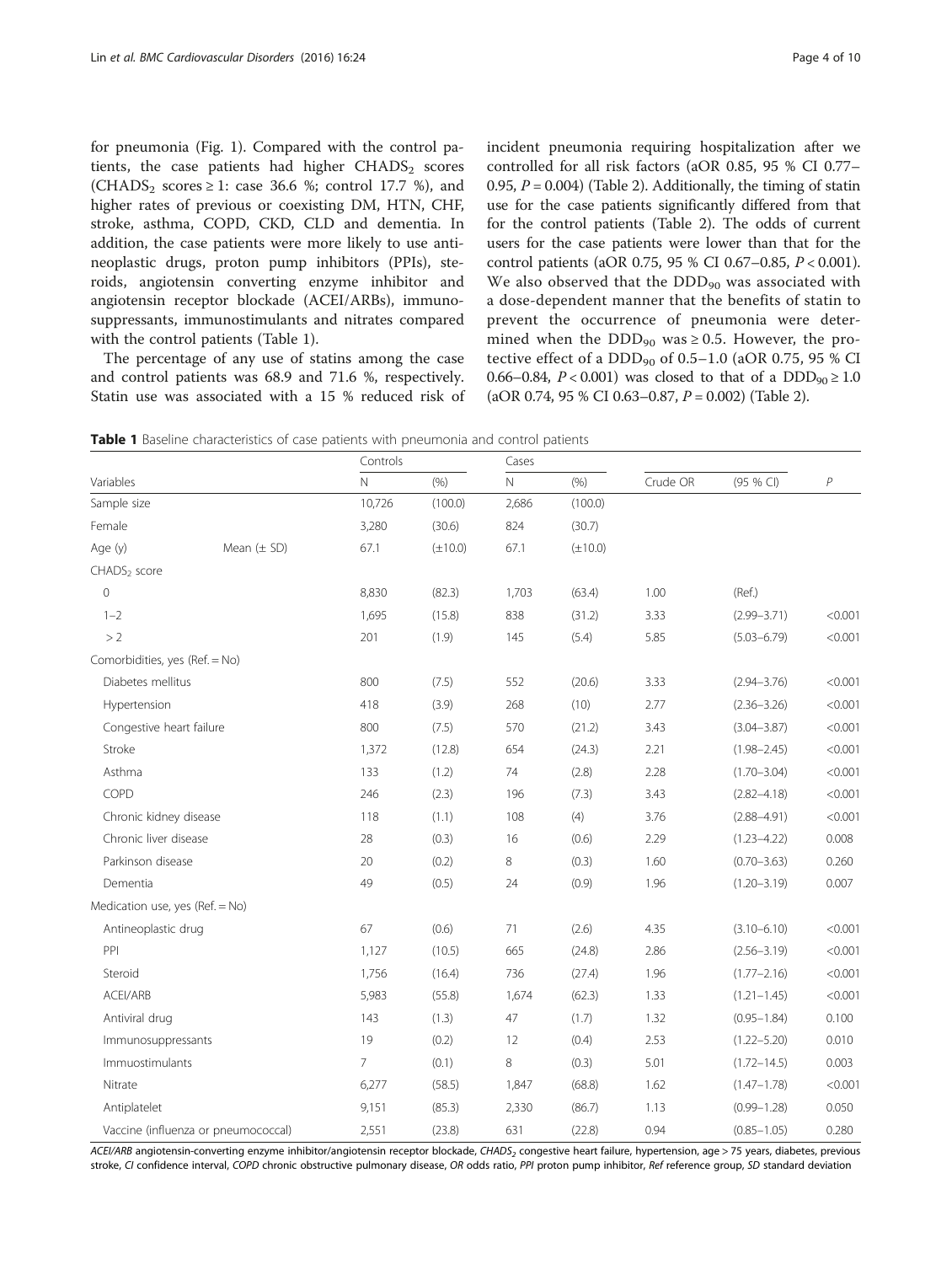|                              | Controls |         | Cases |         | Crude OR               |                | Adjusted <sup>a</sup> OR |         |
|------------------------------|----------|---------|-------|---------|------------------------|----------------|--------------------------|---------|
|                              | N        | (% )    | Ν     | (% )    | (95 % CI)              | $\overline{P}$ | $(95%$ CI)               | P       |
| Sample size                  | 10,726   | (100.0) | 2,686 | (100.0) |                        |                |                          |         |
| Statin measurement           |          |         |       |         |                        |                |                          |         |
| Any statin $\leq$ 365 d      |          |         |       |         |                        |                |                          |         |
| Non-user                     | 3,041    | (28.4)  | 835   | (31.1)  | 1.00 (Ref.)            |                | 1.00 (Ref.)              |         |
| User                         | 7,685    | (71.6)  | 1,851 | (68.9)  | $0.87(0.78 - 0.95)$    | 0.003          | $0.85(0.77-0.95)$        | 0.004   |
| By recency                   |          |         |       |         |                        |                |                          |         |
| Non-user                     | 3,041    | (28.4)  | 835   | (31.1)  | 1.00 (Ref.)            |                | 1.00 (Ref.)              |         |
| $\leq$ 90 d (current)        | 4,778    | (44.5)  | 963   | (35.9)  | $0.72(0.64 - 0.80)$    | < 0.001        | $0.75(0.67 - 0.85)$      | < 0.001 |
| 91-180 d (recent)            | 697      | (6.5)   | 229   | (8.5)   | 1.17 (0.98-1.39)       | 0.080          | $1.06$ $(0.87 - 1.28)$   | 0.570   |
| $>180$ d (former)            | 2,210    | (20.6)  | 659   | (24.5)  | $1.08(0.96 - 1.23)$    | 0.190          | $0.98(0.86 - 1.12)$      | 0.810   |
| By $DDD_{90}$                |          |         |       |         |                        |                |                          |         |
| Non-user                     | 3,041    | (28.4)  | 835   | (31.1)  | 1.00 (Ref.)            |                | 1.00 (Ref.)              |         |
| $\leq$ 0.5 DDD <sub>90</sub> | 1,278    | (11.9)  | 388   | (14.4)  | $1.05(0.92 - 1.19)$    | 0.510          | $0.98(0.85 - 1.13)$      | 0.760   |
| $0.5-1$ DDD <sub>90</sub>    | 2,808    | (26.2)  | 539   | (20.1)  | $0.66(0.59 - 0.74)$    | < 0.001        | $0.75(0.66 - 0.84)$      | < 0.001 |
| $>1$ DDD $_{90}$             | 1,389    | (12.9)  | 265   | (9.9)   | $0.66$ $(0.57 - 0.76)$ | < 0.001        | $0.74(0.63 - 0.87)$      | 0.002   |

<span id="page-4-0"></span>**Table 2** Association between statin use and the risk of pneumonia requiring hospitalization

ACEI/ARB angiotensin-converting enzyme inhibitor/angiotensin receptor blockade, CHADS<sub>2</sub> congestive heart failure, hypertension, age > 75 years, diabetes, previous stroke, CI confidence interval, COPD chronic obstructive pulmonary disease, DDD defined daily dose, DDD<sub>90</sub> average defined daily dose within 90 days, OR odds ratio, PPI proton pump inhibitor, Ref reference group, SD stand

<sup>a</sup> Adjusted for CHASD<sub>2</sub> score, medical conditions (diabetes mellitus, hypertension, chronic heart failure, stroke, COPD, chronic kidney disease, chronic liver disease, Parkinson disease, and dementia) and medication use (antineoplastic drug, PPI, ACEI/ARB, antiviral drug, immunosuppressants, immunostimulants, nitrate, antiplatelet and influenza or pneumococcal vaccine)

Of the patients who were unexposed to statin pretreatment at the time of being diagnosed with MI, we identified 1313 case patients who were hospitalized for pneumonia and 6321 control patients who were not hospitalized for pneumonia. The percentage of any use of statins among the case and control patients was 60.4 and 66.3 %, respectively. Among patients unexposed to pretreatment, statin users had a 24 % decreased risk of pneumonia hospitalization (aOR 0.76, 95 % CI 0.64– 0.90,  $P = 0.001$ ). The results of current users and dosage manner were consistent with the findings of the primary analysis, but the association was stronger (Table [3\)](#page-5-0).

We performed a stratified analysis and redefined "statin users" if patients had a statin of  $DDD_{90} \geq 0.5$ . Our results showed a negative association between statin exposure and the risk of pneumonia requiring hospitalization in the patients who were female, were aged  $\geq 65$  years, had lower  $CHADS<sub>2</sub>$  scores (0 or 1), or had no history of DM, HTN, CHF, asthma or COPD (Fig. [2](#page-5-0)).

The major statins used within a 90-day period prior to the index date were atorvastatin, fluvastatin and simvastatin (Table [4](#page-6-0)). For all patients with MI, fluvastatin and simvastatin had similar associations with the risk of pneumonia requiring hospitalization compared to atorvastatin (fluvastatin: aOR 1.14, 95 % CI 0.85– 1.52, P = 0.390; simvastatin: aOR 1.19, 95 % CI 0.87– 1.64,  $P = 0.283$ ). For patients unexposed to statin

pretreatment, the results were consistent with the findings of overall MI patients.

#### **Discussion**

In this nested case-control study, we observed that statin use in MI patients was associated with a 15-25 % reduced risk of pneumonia requiring hospitalization. We also observed that the benefits of statins were particularly marked for current users who used statins within 90 days and for those who used statins of  $\geq 0.5$  DDD<sub>90</sub>. In addition, the favorable effect was shown in the patients who were female, were aged  $\geq 65$  years, and had no history of cardiovascular and respiratory diseases. Atorvastatin, fluvastatin and simvastatin were the most common prescribed statins and had similar effects on reducing the risk of pneumonia requiring hospitalization.

The effect of statin use on reducing the occurrence of pneumonia has been shown in the general population [[10, 11\]](#page-8-0). In this present study, we additionally found that statin use might also have a favorable effect on decreasing pneumonia hospitalization in MI patients who were more susceptible to pneumonia and had more comorbidities compared to general population. However, this favorable effect was not significant when the analysis was limited to MI patients with a higher  $\text{CHADS}_2$  score (CHADS<sub>2</sub> score  $\geq$  2). Some unmeasured differences in baseline characteristics might still exist in statin users and nonusers, resulting in overestimating the benefits of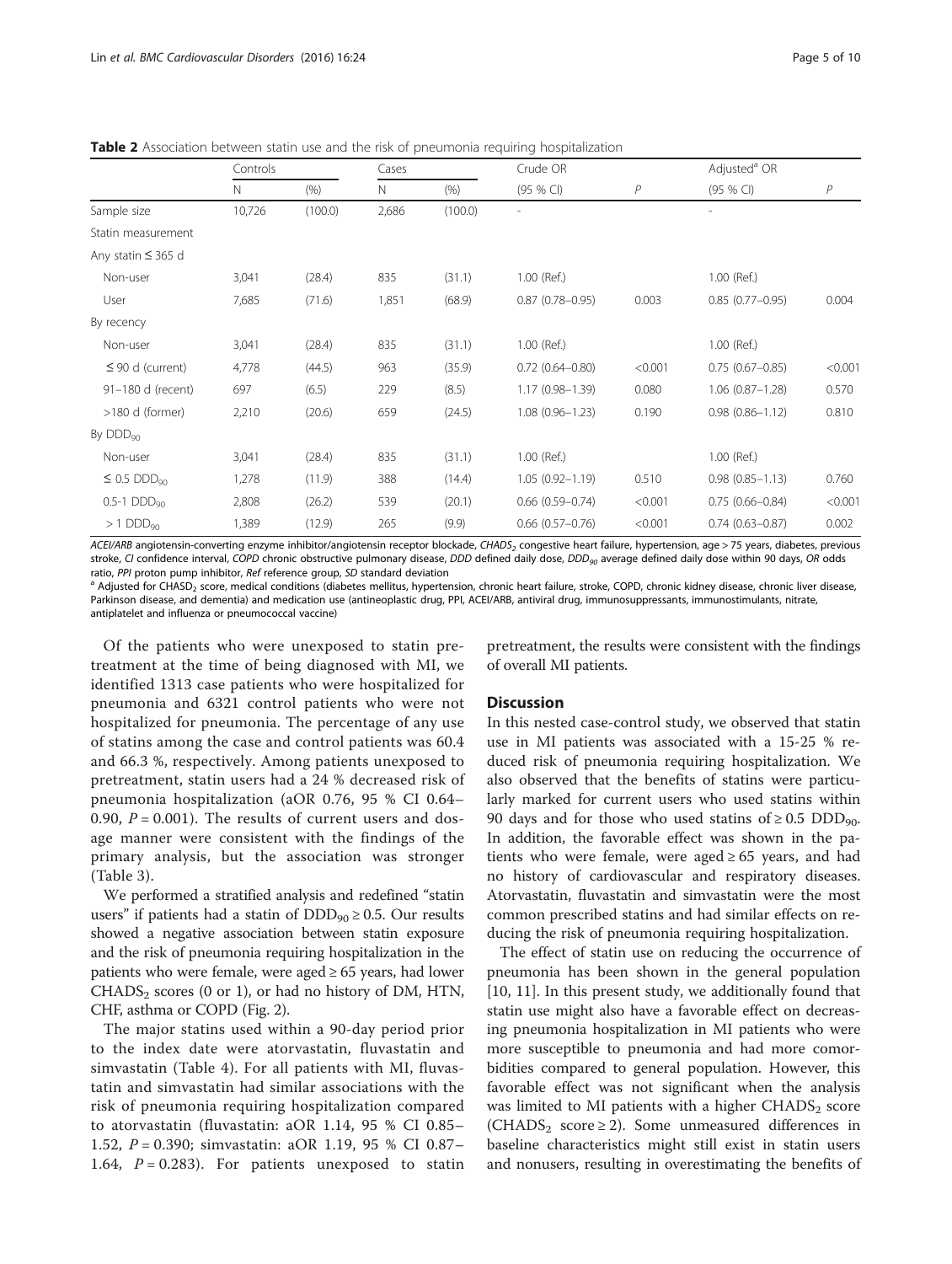|                              | Controls |         | Cases |         | Crude OR               |         | Adjusted <sup>a</sup> OR |         |
|------------------------------|----------|---------|-------|---------|------------------------|---------|--------------------------|---------|
|                              | Ν        | (% )    | N     | (9/6)   | (95 % CI)              | P       | (95 % CI)                | P       |
| Sample size                  | 6,321    | (100.0) | 1,313 | (100.0) |                        |         |                          |         |
| Statin Measurement           |          |         |       |         |                        |         |                          |         |
| Any statin $\leq$ 365 d      |          |         |       |         |                        |         |                          |         |
| Non-user                     | 2,130    | (33.7)  | 520   | (39.6)  | 1.00 (Ref.)            |         | 1.00 (Ref.)              |         |
| User                         | 4,191    | (66.3)  | 793   | (60.4)  | $0.75(0.65 - 0.87)$    | < 0.001 | $0.76(0.64 - 0.90)$      | 0.001   |
| By recency                   |          |         |       |         |                        |         |                          |         |
| Non-user                     | 2,130    | (33.7)  | 520   | (39.6)  | 1.00 (Ref.)            |         | 1.00 (Ref.)              |         |
| $\leq$ 90 d (current)        | 2,683    | (42.4)  | 403   | (30.7)  | $0.60$ $(0.51 - 0.71)$ | < 0.001 | $0.65(0.54 - 0.79)$      | < 0.001 |
| 91-180 d (recent)            | 376      | (5.9)   | 110   | (8.4)   | $1.16(0.88 - 1.52)$    | 0.290   | $1.20(0.88 - 1.64)$      | 0.240   |
| $>$ 180 d (former)           | 1,132    | (17.9)  | 280   | (21.3)  | $0.97(0.80 - 1.18)$    | 0.770   | $0.84(0.68 - 1.05)$      | 0.130   |
| By DDD <sub>90</sub>         |          |         |       |         |                        |         |                          |         |
| Non-user                     | 2,130    | (33.7)  | 520   | (39.6)  | 1.00 (Ref.)            |         | 1.00 (Ref.)              |         |
| $\leq$ 0.5 DDD <sub>90</sub> | 757      | (12.0)  | 178   | (13.6)  | $0.99(0.80 - 1.22)$    | 0.900   | $0.99(0.78 - 1.27)$      | 0.960   |
| $0.5-1$ DDD <sub>90</sub>    | 1,574    | (24.9)  | 233   | (17.7)  | $0.61(0.51 - 0.73)$    | < 0.001 | $0.73(0.59 - 0.89)$      | 0.002   |
| $>1$ DDD <sub>90</sub>       | 728      | (11.5)  | 102   | (7.8)   | $0.55(0.43 - 0.69)$    | < 0.001 | $0.65(0.50 - 0.85)$      | 0.001   |

<span id="page-5-0"></span>Table 3 Subgroup analysis of patients unexposed to statin pretreatment

ACEI/ARB angiotensin-converting enzyme inhibitor/angiotensin receptor blockade, CHADS<sub>2</sub> congestive heart failure, hypertension, age > 75 years, diabetes, previous stroke, CI confidence interval, COPD chronic obstructive pulmonary disease, DDD defined daily dose, DDD<sub>90</sub> average defined daily dose within 90 days, OR odds ratio, PPI proton pump inhibitor, Ref reference group, SD stand

<sup>a</sup> Adjusted for CHASD<sub>2</sub> score, medical conditions (diabetes mellitus, hypertension, chronic heart failure, stroke, COPD, chronic kidney disease, chronic liver disease, Parkinson disease, and dementia) and medication use (antineoplastic drug, PPI, ACEI/ARB, antiviral drug, immunosuppressants, immunostimulants, nitrate, antiplatelet and influenza or pneumococcal vaccine)

| <b>Patient characteristics</b>    | ${\bf N}$ | OR   | $(95\% \text{ CI})$ |     |     |       |     | $\boldsymbol{P}$ |
|-----------------------------------|-----------|------|---------------------|-----|-----|-------|-----|------------------|
| Age                               |           |      |                     |     |     |       |     |                  |
| < 65                              | 2,844     | 0.80 | $(0.61 - 1.05)$     |     |     |       |     | 0.100            |
| $\geq 65$                         | 4,790     | 0.66 | $(0.53 - 0.83)$     |     |     |       |     | < 0.001          |
| Sex                               |           |      |                     |     |     |       |     |                  |
| Female 5,796                      |           | 0.69 | $(0.57 - 0.84)$     |     |     |       |     | < 0.001          |
| Male                              | 1,838     | 0.69 | $(0.47 - 1.02)$     |     |     |       |     | 0.060            |
| No previous DM                    | 7,238     | 0.68 | $(0.56 - 0.81)$     |     |     |       |     | < 0.001          |
| No previous HTN                   | 7,410     | 0.69 | $(0.58 - 0.82)$     |     |     |       |     | < 0.001          |
| No previous CHF                   | 7,069     | 0.66 | $(0.55 - 0.79)$     |     |     |       |     | < 0.001          |
| CHADS <sub>2</sub> score $\leq$ 1 | 4,845     | 0.57 | $(0.45 - 0.73)$     |     |     |       |     | < 0.001          |
| $CHADS2 score \ge 2$              | 2,789     | 0.81 | $(0.60 - 1.10)$     |     |     |       |     | 0.180            |
| No previous asthma or<br>COPD     | 7,297     | 0.73 | $(0.61 - 0.88)$     |     |     |       |     | < 0.001          |
|                                   |           |      |                     | 0.0 | 0.5 | $1.0$ | 1.5 |                  |

Fig. 2 Subgroup analysis of patients in different comorbidity subgroups. CHADS<sub>2</sub> = congestive heart failure, hypertension, age > 75 years, diabetes mellitus and previous stroke; CHF = congestive heart failure; CI = confidence interval; COPD = chronic obstructive pulmonary disease; DM = diabetes mellitus; HTN = hypertension; OR = odds ratio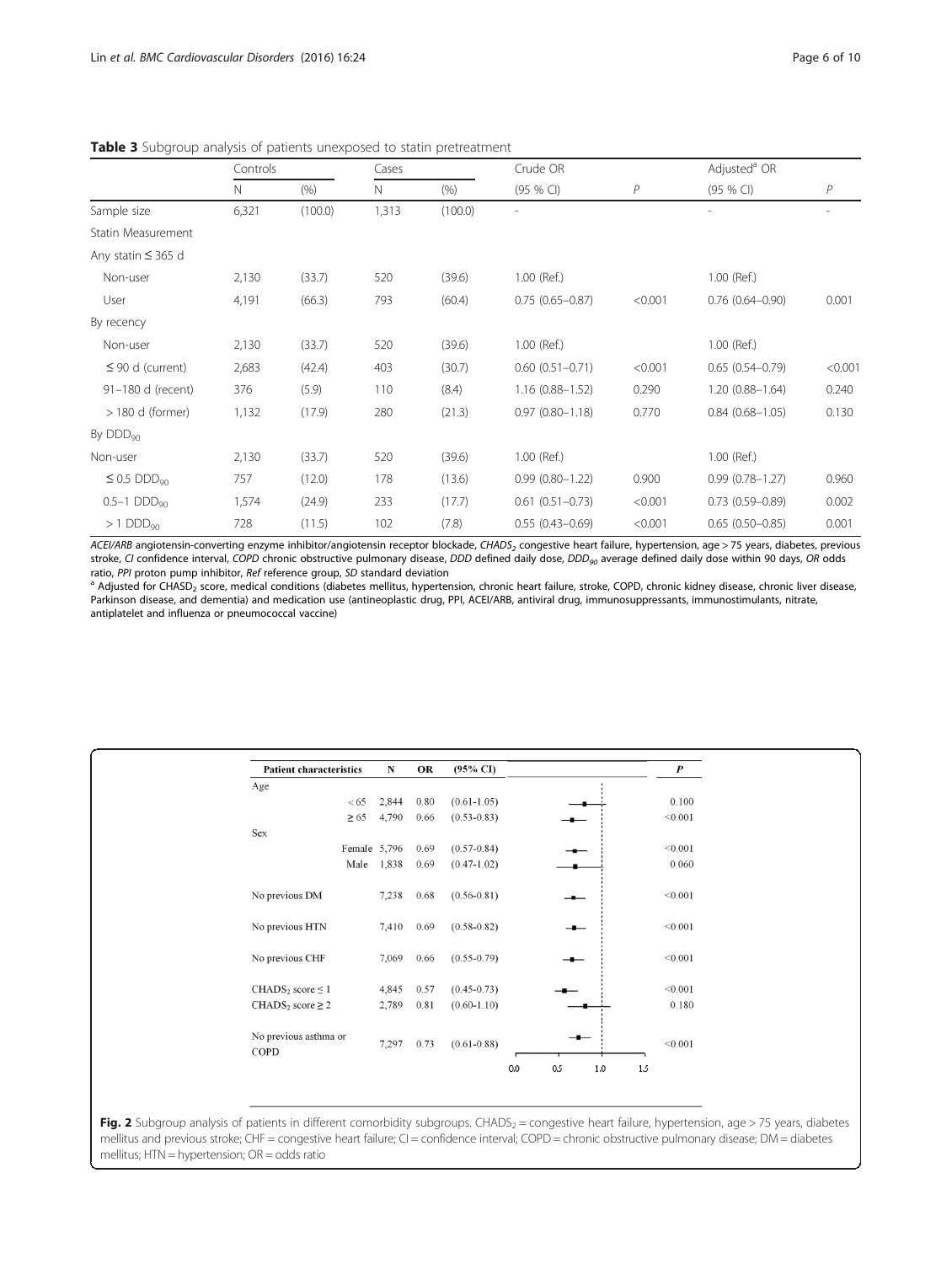<span id="page-6-0"></span>**Table 4** Statin type and the risk of pneumonia requiring hospitalization within a 90-day exposure

|                                              | Controls | Cases | Crude OR            |              | Adjusted <sup>a</sup> OR |              |
|----------------------------------------------|----------|-------|---------------------|--------------|--------------------------|--------------|
|                                              | N        | Ν     | $(95%$ CI)          | $\mathcal P$ | (95 % CI)                | $\mathcal P$ |
| Overall MI patients                          | 4,778    | 963   |                     |              |                          |              |
| Statin type                                  |          |       |                     |              |                          |              |
| Artovastatin                                 | 3,242    | 639   | 1.00 (Ref.)         |              | 1.00 (Ref.)              |              |
| Fluvastatin                                  | 556      | 132   | $1.21(0.94 - 1.56)$ | 0.136        | $1.14(0.85 - 1.52)$      | 0.390        |
| Simvastatin                                  | 510      | 109   | $1.04(0.79 - 1.38)$ | 0.781        | $1.19(0.87 - 1.64)$      | 0.283        |
| Other                                        | 470      | 83    | $0.87(0.65 - 1.17)$ | 0.363        | $0.73(0.51 - 1.03)$      | 0.075        |
| MI patients unexposed to statin pretreatment | 2,683    | 403   |                     |              |                          |              |
| Statin type                                  |          |       |                     |              |                          |              |
| Atorvastatin                                 | 1,863    | 270   | 1.00 (Ref.)         |              | 1.00 (Ref.)              |              |
| Fluvastatin                                  | 297      | 55    | $1.16(0.71 - 1.90)$ | 0.549        | $1.11(0.6 - 2.04)$       | 0.743        |
| Simvastatin                                  | 278      | 54    | $0.80(0.49 - 1.32)$ | 0.386        | $1.12(0.59 - 2.10)$      | 0.729        |
| Other                                        | 245      | 24    | $0.65(0.36 - 1.17)$ | 0.153        | $0.66$ $(0.31 - 1.41)$   | 0.286        |

ACEI/ARB angiotensin-converting enzyme inhibitor/angiotensin receptor blockade, CHADS<sub>2</sub> congestive heart failure, hypertension, age > 75 years, diabetes, previous stroke, CI confidence interval; COPD, chronic obstructive pulmonary disease, DDD defined daily dose, DDD<sub>90</sub> average defined daily dose within 90 days, OR odds

ratio, PPI proton pump inhibitor, Ref reference group, SD standard deviation<br><sup>a</sup> Adjusted for CHASD<sub>2</sub> score, medical conditions (diabetes mellitus, hypertension, chronic heart failure, stroke, COPD, chronic kidney disease Parkinson disease, and dementia) and medication use (antineoplastic drug, PPI, ACEI/ARB, antiviral drug, immunosuppressants, immunostimulants, nitrate, antiplatelet and influenza or pneumococcal vaccine)

statins on pneumonia hospitalization. For example, patients who adhered to statin therapy might have other related preventive behaviors (eg, exercising, avoiding tobacco and accessing medical help). Thus, rigorous and randomized controlled clinical trials are required to minimize the potential confounding bias and confirm the preventive effect of statin use on pneumonia hospitalization.

Our analyses showed some discrepancies about the recency of the benefits of statins compared with the previous studies. Nielsen demonstrated that statin use within 125 days before index pneumonia had a protective effect [[10\]](#page-8-0). In another case-control study [\[11](#page-8-0)], Vinogradova demonstrated that the benefit was observed only in patients who used statin within 28 days before pneumonia. In the present study, we observed the protective effect on MI patients lasted for 90 days. The possible mechanisms underlying these discrepancies might be related to the differences of study designs, prescription rates of statin, commonly prescribed statins and patient characteristics between studies. Although discrepancies existed, the observations from our and previous research revealed that statin use might be associated with prevention of pneumonia in different patient groups.

Regarding prevention of adverse cardiovascular events, it remains controversial whether statin therapy before an MI event is beneficial. Some studies have reported that chronic statin pretreatment resulted in a small infarct area, more preserved ventricular function [[7](#page-8-0)], and low hospital mortality [\[8](#page-8-0)] when patients developed acute MIs. However, Feurnau et al. recently showed that

chronic statin pretreatment was not associated with minimal myocardial damage during MI events [[20\]](#page-8-0). The differences of baseline risk profiles between patients exposed to statin pretreatment and those unexposed to pretreatment might have affected the effects of statin therapy [[7, 8](#page-8-0), [20](#page-8-0)]. Based on our results, statin use has superior benefits for patients unexposed to statin pretreatment than for all patients with MI. The major reason might be that MI patients exposed to statin pretreatment might have a significantly greater risk profile (e.g. hyperlimpidia) than patients unexposed to pretreatment [\[7](#page-8-0), [8, 20](#page-8-0)]. Other potential reasons such as exact type, dose, duration and compliance of statin pretreatment might have also contributed to the heterogeneity [[20\]](#page-8-0). These findings provide implications for further research on the pleiotropic effects of statins.

In our stratified analysis, statin users who were female or had fewer comorbidities had a significantly low risk of pneumonia. Our observations are similar to those of van de Garde, who reported that statin use was associated with a reduced risk of pneumonia in patients with diabetes who were female and had no previous pulmonary diseases [\[12\]](#page-8-0). Both findings suggested that the clinical presentation of pleiotropic effects of statins might be influenced by the individual's risk profiles of patients. The specific conditions that might affect the effects of statins on the occurrence of pneumonia provide crucial information on how a randomized controlled trial should be designed to clarify the role of statins as an adjunctive treatment for the prevention of pneumonia in patients with MI.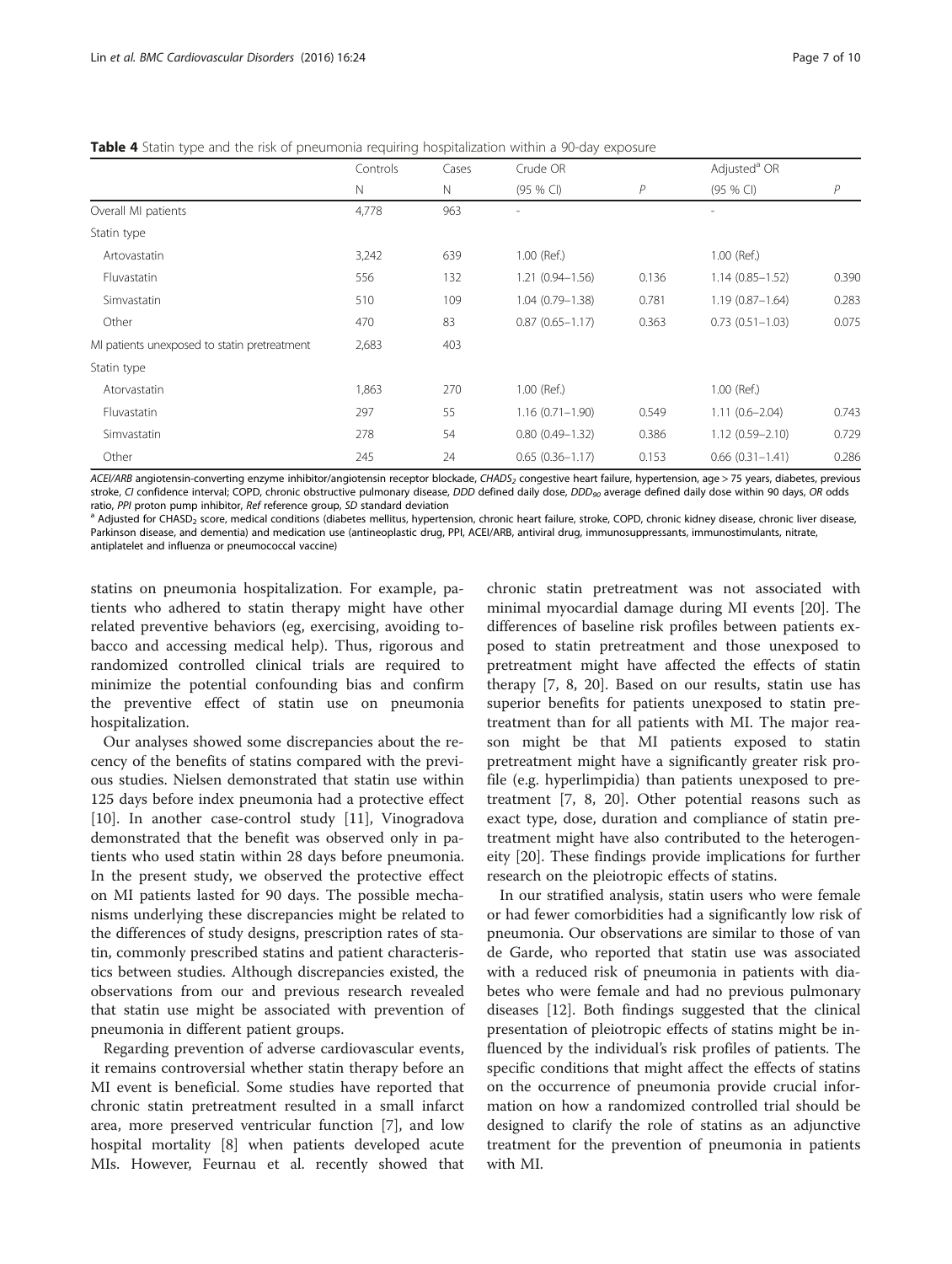<span id="page-7-0"></span>In addition to time-dependent effect of statin use, our results showed a dose-dependent relationship of the benefits of statins that were similar to those reported by Wang et al., who demonstrated that statins prescribed at a medium or high DDD led to a 40–67 % reduction in the risk of COPD exacerbation, including concurrent pneumonia [\[21\]](#page-8-0). Additionally, two randomized controlled trials showed that statins exerted an anti-inflammatory effect in a dose-dependent manner [\[22, 23\]](#page-8-0). These findings raise a concern of optimal dosage of statins regarding their anti-inflammatory and pleiotropic effects. The exact mechanisms behind the effect of statin use on reducing the occurrence of pneumonia have not been completely elucidated. Statins have been shown to exert variable antimicrobial activity against various bacterial strains [\[24\]](#page-8-0) and control the bacilli burden by enhancing host-induced autophagy and phagosomal maturation during pathogen invasion [[25](#page-8-0)]. In addition, statins promote the clearance of microparticles from lung tissues to regional lymph nodes, attenuate recruitment and activation of alveolar macrophages, thereby reducing local proinflammatory cytokine production in the lungs [[26](#page-8-0)]. The results from these aforementioned studies might provide possible mechanisms for the protective benefits of statin therapy. It still remains unclear whether different lipid-lowering abilities of statins can be correlated to their different anti-inflammatory abilities. In the present study, we observed that atorvastatin, fluvastatin and simvastatin had similar effects on reducing the risk of pneumonia among MI patients. Our findings were consistent with those of Vinogradova, who demonstrated that atorvastatin and simvastatin had similar associations with the risk of pneumonia in the general population [\[11](#page-8-0)]. These observations might provide implications for further clinical trials to compare the effects of different statins on the risk of pneumonia.

We observed that the percentage of any use of statins after MI in present study was only 60–70 %. Another study which was also conducted from an administrative database in the United States showed that 46.9 % of patients with high risk of cardiovascular disease were no longer taking a statin at a mean time of 3 months after drug initiation [\[27\]](#page-8-0). Adherence rates of statins in most observational studies have been low, with approximately 50 % at 6 months and 25 % at 1 year [[28\]](#page-8-0). Even in clinical studies, adherence with statins is suboptimal, with 5-year discontinuation rate of 33 and 18 % in primary and secondary prevention trials, respectively [[29, 30](#page-8-0)]. The most common reasons contributing to discontinuation and non-adherence are statin-related muscle side effects [\[31](#page-8-0)]. To increase the adherence rate and benefits of statins, especially in patients with MI and high risk of cardiovascular disease, statins should be prescribed after thoroughly evaluating the patient's comorbidities, types and dosage of statins, and concomitant medications [\[31](#page-8-0)]. In this study, we considered the risk of COPD and found that COPD was associated with an increased risk of pneumonia requiring hospitalization (crude OR = 3.43, 95 % CI = 2.82–4.18,  $P < 0.001$ ). The adherence rate of inhaled therapy in patients with COPD has been reported about 41.357 % and underuse of medications was common [\[32](#page-9-0)–[34\]](#page-9-0). We did not analyze the adherence of medications for COPD because the numbers of MI patients with coexisting COPD were relatively small. Further clinical research is needed to investigate whether concomitant adherence to statins use and COPD treatment in MI patients with COPD could be an effective treatment in reducing the incidence of pneumonia requiring hospitalization.

#### **Limitations**

Our findings are subject to certain limitations. First, the data on drug exposure were based on prescription claims, which might not reflect actual use. Second, the NHIRD does not have certain patient information, such as tobacco use and ambulatory status, which might contribute to the occurrence of pneumonia. Third, the NHIRD was derived from the administrative claims database that did not consider certain clinical information, such as the severity and etiology of pneumonia. Fourth, we did not further investigate the effects of specific statins. Fifth, we did not analyze the effect of concomitant use of statins and medications for coexisting pulmonary comorbidities. Finally, this study was conducted using a cohort of Taiwanese patients. The results might not be generalized to other populations. Future prospective, randomized studies on the effects of statins are warranted to confirm our findings.

#### Conclusions

Statin use among patients with MI might be associated with a decreased risk of hospitalization for pneumonia in time- and dose-dependent manners, particularly for patients who were unexposed to statin pretreatment or had fewer comorbidities. Our results suggest that statin use might be used in an adjunctive therapy in preventing pneumonia hospitalization for patients with MI under thorough evaluation of individual comorbidities, previous statin use and optimal dosage.

#### Additional files

[Additional file 1: Table S1.](dx.doi.org/10.1186/s12872-016-0202-x) Anatomical therapeutic chemical (ATC) classification system codes for drugs and defined daily dose (DDD) for statins. (DOC 32 kb)

[Additional file 2: Table S2.](dx.doi.org/10.1186/s12872-016-0202-x) International classification of diseases, ninth revision, clinical modification (ICD-9-CM) codes. (DOC 31 kb)

[Additional file 3: Table S3.](dx.doi.org/10.1186/s12872-016-0202-x) Title of data: Anatomical therapeutic chemical (ATC) classification system codes for drugs. (DOC 31 kb)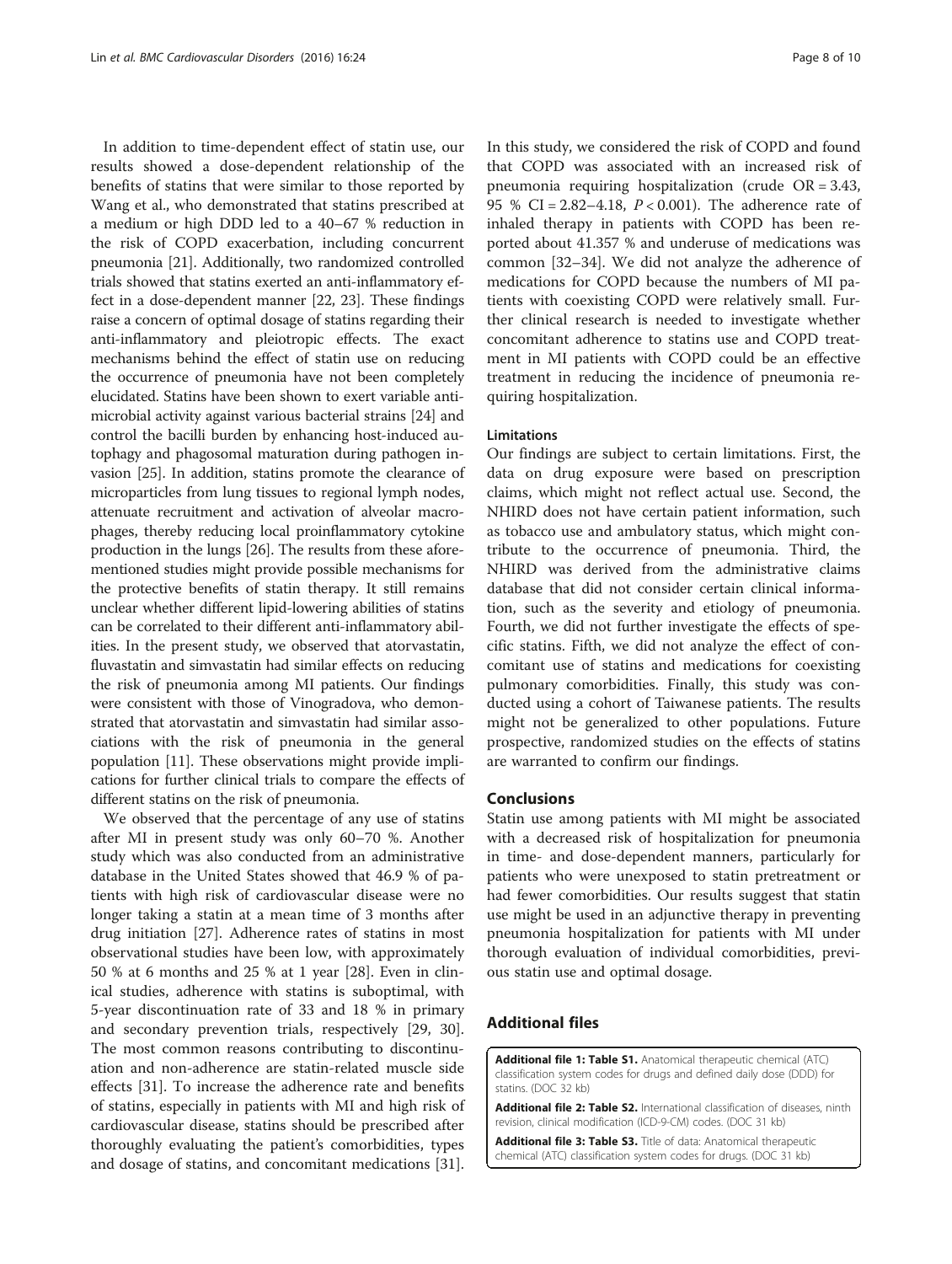#### <span id="page-8-0"></span>Abbreviations

ACEI/ARBs: Angiotensin converting enzyme inhibitor and angiotensin receptor blockade; ATC: Anatomical therapeutic chemical; CHF: Congestive heart failure; CIs: Confidence intervals; CKD: Chronic kidney disease; CLD: Chronic liver disease; COPD: Chronic obstructive pulmonary disease; DDD: Defined daily dose; DDD<sub>90</sub>: Defined daily dose within a 90-day period; DM: Diabetes mellitus; HMG-CoA: 3-hydroxy-3-methylglutaryl-coenzyme A; HTN: Hypertension; ICD-9-CM: International Classification of Diseases, Ninth Revision, Clinical Modification; MI: Myocardial infarction; NHI: National Health Insurance; NHIA: National Health Insurance Administration; NHIRD: National Health Insurance Research Database; ORs: Odds ratios; PPIs: Proton pump inhibitors.

#### Competing interests

The authors declare that they have no competing interests.

#### Authors' contributions

CFL and LNC carried out the studies, participated in the design of the study and drafted the manuscript. YHC and MTC participated in the design of the study and performed the statistical analysis. JCL conceived of the study, and participated in its design and coordination and helped to draft the manuscript. All authors read and approved the final manuscript.

#### Acknowledgements

This study was supported by the Health and Clinical Data Research Center of Taipei Medical University.

#### Author details

<sup>1</sup> Division of Cardiology, Department of Internal Medicine, Shuang Ho Hospital, Taipei Medical University, New Taipei City, Taiwan. <sup>2</sup>Pharmacy Department of Mackay Memorial Hospital, Taipei, Taiwan. <sup>3</sup>School of Public Health, College of Public Health and Nutrition, Taipei Medical University, Taipei, Taiwan. <sup>4</sup>School of Health Care Administration, College of Management, Taipei Medical University, Taipei, Taiwan. <sup>5</sup>Division of Cardiology, Department of Internal Medicine, MacKay Memorial Hospital, Taipei, Taiwan. <sup>6</sup>Department of Medicine, Mackay Medical College, New Taipei, Taiwan.

#### Received: 2 October 2015 Accepted: 22 January 2016 Published online: 28 January 2016

#### References

- 1. Go AS, Mozaffarian D, Roger VL, Benjamin EJ, Berry JD, Blaha MJ, et al. American Heart Association Statistics Committee and Stroke Statistics Subcommittee: Executive summary: Heart disease and stroke statistics–2014 update: a report from the American Heart Association. Circulation. 2014;129:399–410.
- 2. Ankam J, Feldman DI, Blaha MJ, Martin SS. Improving lipid control following myocardial Infarction. Curr Opin Cardiol. 2014;29:454–66.
- 3. Wang HE, Shapiro NI, Griffin R, Safford MM, Judd S, Howard G. Chronic Medical Conditions and Risk of Sepsis. PLoS One. 2012;7:e48307.
- 4. Mortensen EM, Coley CM, Singer DE, Marrie TJ, Obrosky DS, Kapoor WN, et al. Causes of death for patients with community-acquired pneumonia: results from the Pneumonia Patient Outcomes Research Team cohort study. Arch Intern Med. 2002;162:1059–64.
- 5. Endo A. The discovery and development of HMG-CoA reductase inhibitors. J Lipid Res. 1992;33:1569–82.
- Baigent C, Keech A, Kearney PM, Blackwell L, Buck G, Pollicino C, et al. Cholesterol Treatment Trialists' (CTT) Collaborators. Efficacy and safety of cholesterol-lowering treatment: prospective meta-analysis of data from 90,056 participants in 14 randomised trials of statins. Lancet. 2005;366:1267–78.
- 7. Oduncu V, Tanalp AC, Erkol A, Sırma D, Dündar C, Akgün T, et al. Impact of chronic pre-treatment of statins on the level of systemic inflammation and myocardial perfusion in patients undergoing primary angioplasty. Am J Cardiol. 2011;107:179–85.
- 8. Bauer T, Böhm M, Zahn R, Jünger C, Koeth O, Gitt A, et al. Acute Coronary Syndromes Registry Investigators. Effect of chronic statin pretreatment on hospital outcome in patients with acute non-ST-elevation myocardial infarction. J Cardiovasc Pharmacol. 2009;53:132–6.
- 9. Liao JK, Laufs U. Pleiotropic effects of statins. Annu Rev Pharmacol Toxicol. 2005;45:89–118.
- 10. Nielsen AG, Nielsen RB, Riis AH, Johnsen SP, Sørensen HT, Thomsen RW. The impact of statin use on pneumonia risk and outcome: a combined population-based case-control and cohort study. Crit Care. 2012;16:R122.
- 11. Vinogradova Y, Coupland C, Hippisley-Cox J. Risk of pneumonia in patients taking statins: population-based nested case–control study. Br J Gen Pract. 2011;61:e742–8.
- 12. van de Garde EMW, Hak E, Souverein PC, Hoes AW, van den Bosch JM, Leufkens HG. Statin treatment and reduced risk of pneumonia in patients with diabetes. Thorax. 2006;61:957–61.
- 13. National Health Insurance: Review Legislations of Medical Institutes, 2011; [[http://www.nhi.gov.tw/Resource/webdata/19428\\_1\\_6-NATIONAL%](http://www.nhi.gov.tw/Resource/webdata/19428_1_6-NATIONAL%20HEALTH%20INSURANCE%20ACT_1030425%E6%9B%B4%E6%96%B0(%E4%BF%AE15%E6%A2%9D1%E9%A0%853%E6%AC%BE).pdf) [20HEALTH%20INSURANCE%20ACT\\_1030425](http://www.nhi.gov.tw/Resource/webdata/19428_1_6-NATIONAL%20HEALTH%20INSURANCE%20ACT_1030425%E6%9B%B4%E6%96%B0(%E4%BF%AE15%E6%A2%9D1%E9%A0%853%E6%AC%BE).pdf)更新(修15條1項3款).pdf] (Accesed 30 Apr 2014).
- 14. WHO Collaborating Centre for Drug Statistics Methodology. ATC/DDD Index 2014.<http://www.whocc.no/atcddd/>
- 15. Gage BF, Waterman AD, Shannon W, Boechler M, Rich MW, Radford MJ. Validation of clinical classification schemes for predicting stroke: results from the National Registry of Atrial Fibrillation. JAMA. 2001;285:2864–70.
- 16. Poçi D, Hartford M, Karlsson T, Herlitz J, Edvardsson N, Caidahl K. Role of the CHADS<sub>2</sub> Score in Acute Coronary Syndromes: Risk of Subsequent Death or Stroke in Patients With and Without Atrial Fibrillation. Chest. 2012;141:1431–40.
- 17. Huang SS, Chen YH, Chan WL, Huang PH, Chen JW, Lin SJ. Usefulness of the CHADS<sub>2</sub> Score for Prognostic Stratification of Patients With Acute Myocardial Infarction. Am J Cardiol. 2014;114:1309–14.
- 18. Morabia A, Ten Have T, Landis JR. Empirical Evaluation of the Influence of Control Selection Schemes on Relative Risk Estimation: The Welsh Nickel Workers Study. Occup Environ Med. 1995;52:489–93.
- 19. Lubin JH, Gail MH. Biased selection of controls for case-control analyses of cohort studies. Biometrics. 1984;40:63–75.
- 20. Fuernau G, Eitel I, Wöhrle J, Kerber S, Lauer B, Pauschinger M, et al. Impact of long-term statin pretreatment on myocardial damage in ST elevation myocardial infarction (from the AIDA STEMI CMR Substudy). Am J Cardiol. 2014;114:503–9.
- 21. Wang MT, Lo YW, Tsai CL, Chang LC, Malone DC, Chu CL, et al. Statin Use and Risk of COPD Exacerbation Requiring Hospitalization. Am J Med. 2013;126:598–606.
- 22. Nohria A, Prsic A, Liu PY, Okamoto R, Creager MA, Selwyn A, et al. Statins inhibit Rho kinase activity in patients with atherosclerosis. Atherosclerosis. 2009;205:517–21.
- 23. Subramanian S, Emami H, Vucic E, Singh P, Vijayakumar J, Fifer KM, et al. High-dose atorvastatin reduces periodontal inflammation: a novel pleiotropic effect of statins. J Am Coll Cardiol. 2013;62:2382–91.
- 24. Masadeh M, Mhaidat N, Alzoubi K, Al-azzam S, Alnasser Z. Antibacterial activity of statins: a comparative study of Atorvastatin, Simvastatin, and Rosuvastatin. Ann Clin Microbiol Antimicrob. 2012;11:13.
- 25. Parihar SP, Guler R, Khutlang R, Lang DM, Hurdayal R, Mhlanga MM, et al. Statin Therapy Reduces the Mycobacterium tuberculosis Burden in Human Macrophages and in Mice by Enhancing Autophagy and Phagosome Maturation. J Infec Dis. 2014;209:754–63.
- 26. Miyata R, Bai N, Vincent R, Sin DD, Van Eeden SF. Statins Reduce ambient particulate matter-induced lung inflammation by promoting the clearance of particulate matter < 10 μm from lung tissues. Chest. 2013;143:452–60.
- 27. Simpson Jr RJ, Tunceli K, Ramey DR, Neff DR, Kern DM, Hsieh HM, et al. Treatment pattern changes in high-risk patients newly initiated on statin monotherapy in a managed care setting. J Clin Lipidol. 2013;7:399–407.
- 28. Benner JS, Glynn RJ, Mogun H, Neumann PJ, Weinstein MC, Avorn J. Long-term persistence in use of statin therapy in elderly patients. JAMA. 2002;288:455–61.
- 29. Downs JR, Clearfield M, Weis S, Whitney E, Shapiro DR, Beere PA, et al. Primary prevention of acute coronary events with lovastatin in men and women with average cholesterol levels. Results of AFCAPS/TexCAPS. JAMA. 1998;279:1615–22.
- 30. Heart Protection Study Collaborative Group. MRC/BHF heart protection study of cholesterol lowering with simvastatin in 20,536 high-risk individuals: a randomized placebo-controlled trial. Lancet. 2002;360:7–22.
- 31. Wei MY, Ito MK, Cohen JD, Brinton EA, Jacobson TA. Predictors of statin adherence, switching, and discontinuation in the USAGE survey: